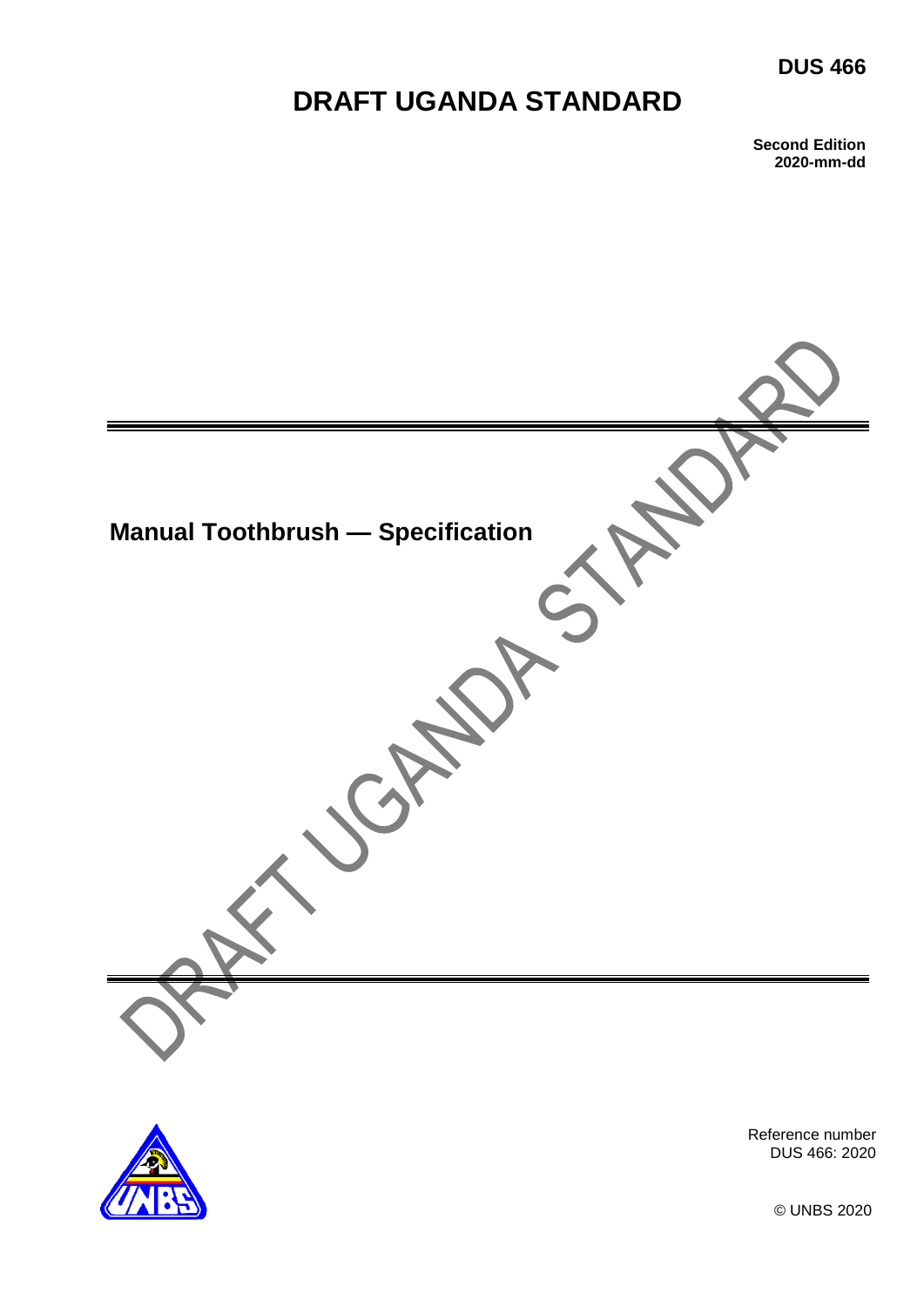**Compliance with this standard does not, of itself confer immunity from legal obligations**

**A Uganda Standard does not purport to include all necessary provisions of a contract. Users are responsible for its correct application**

© UNBS 2020

All rights reserved. Unless otherwise specified, no part of this publication may be reproduced or utilised in any form or by any means, electronic or mechanical, including photocopying and microfilm, without prior written permission from UNBS.

Requests for permission to reproduce this document should be addressed to

The Executive Director Uganda National Bureau of Standards P.O. Box 6329 Kampala Uganda Tel: +256 414 333 250/1/2/3 Fax: +256 414 286 123 E-mail: [info@unbs.go.ug](mailto:info@unbs.go.ug) Web: www.unbs.go.ug

DA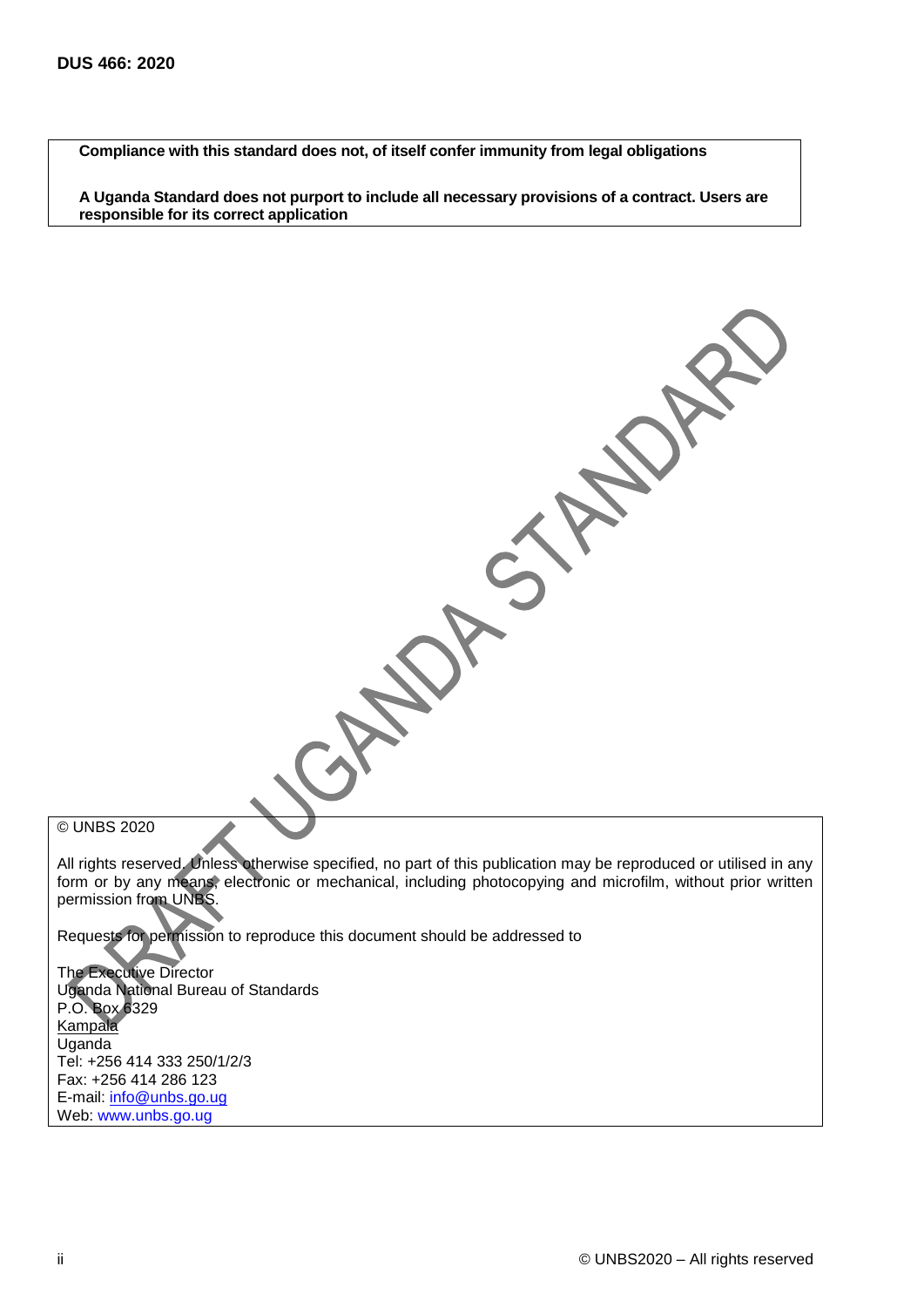# **Contents**

| 1                |  |
|------------------|--|
| $\mathbf{2}$     |  |
| 3                |  |
| 4                |  |
| 5                |  |
| 6                |  |
| 6.1              |  |
| 6.1.1            |  |
| 6.1.2            |  |
| 6.1.3            |  |
| 6.1.4            |  |
| 6.1.5            |  |
| 6.2              |  |
| 6.2.1<br>6.2.2   |  |
| 6.2.3            |  |
| 6.2.4            |  |
| 6.2.5            |  |
|                  |  |
| 7                |  |
| 8                |  |
| 9                |  |
|                  |  |
| A.1              |  |
| A.2              |  |
| A.3              |  |
| A.4              |  |
|                  |  |
| B.1              |  |
| B.2              |  |
|                  |  |
| C.1              |  |
| C.2              |  |
| C.3 <sub>o</sub> |  |
|                  |  |
|                  |  |
| D.2              |  |
|                  |  |
|                  |  |
| E.1<br>E.2       |  |
|                  |  |
|                  |  |
| F.1              |  |
|                  |  |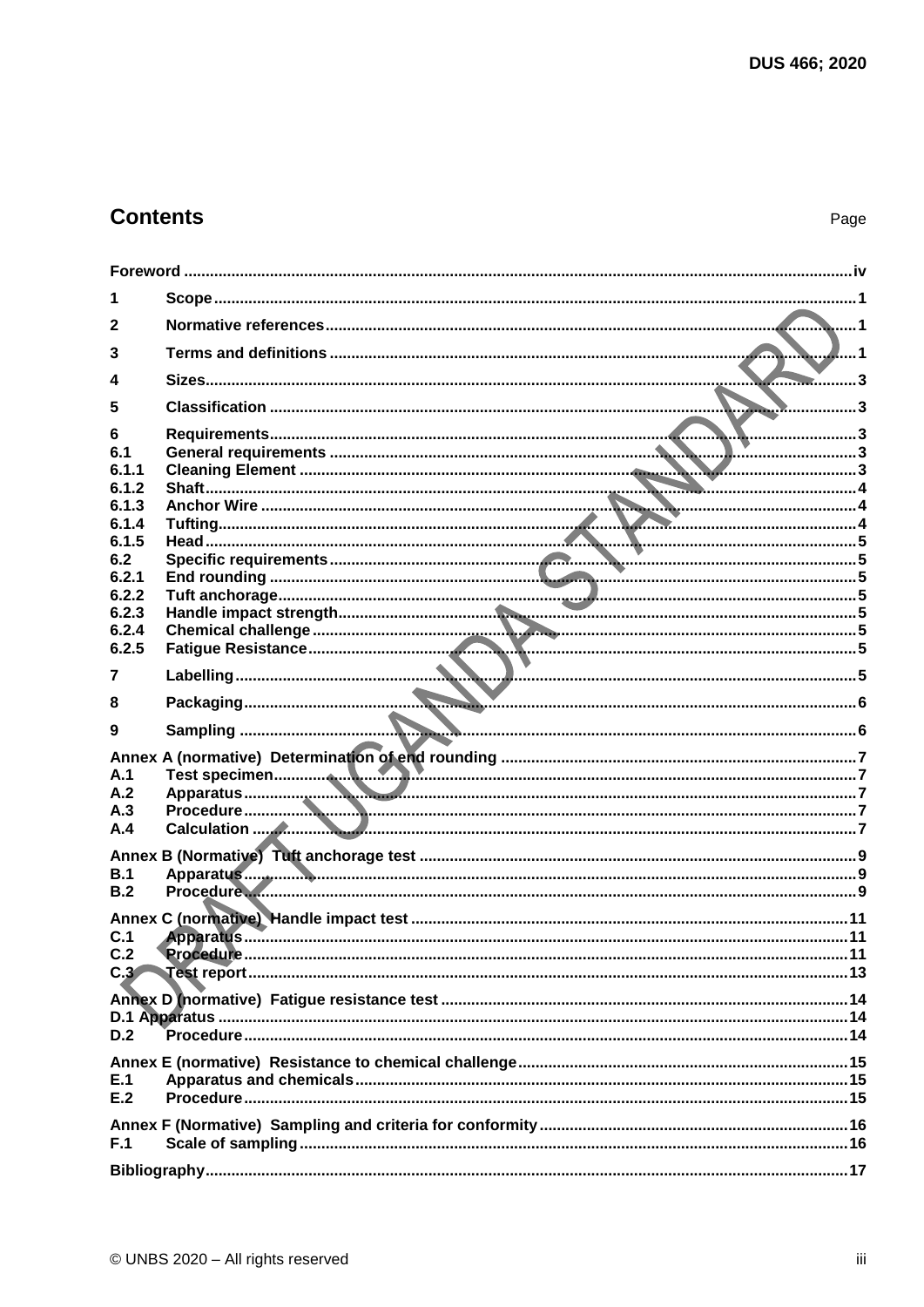## <span id="page-3-0"></span>**Foreword**

Uganda National Bureau of Standards (UNBS) is a parastatal under the Ministry of Trade, Industry and Cooperatives established under Cap 327, of the Laws of Uganda, as amended. UNBS is mandated to coordinate the elaboration of standards and is

(a) a member of International Organisation for Standardisation (ISO) and

(b) a contact point for the WHO/FAO Codex Alimentarius Commission on Food Standards, and

(c) the National Enquiry Point on TBT Agreement of the World Trade Organisation (WTO).

The work of preparing Uganda Standards is carried out through Technical Committees. A Technical Committee is established to deliberate on standards in a given field or area and consists of key stakeholders including government, academia, consumer groups, private sector and other interested parties.

Draft Uganda Standards adopted by the Technical Committee are widely circulated to stakeholders and the general public for comments. The committee reviews the comments before recommending the draft standards for approval and declaration as Uganda Standards by the National Standards Council.

The committee responsible for this document is Technical Committee UNBS/TC5, *Chemicals and Environment*, Subcommittee SC3, *Plastics and Related products*.

This second edition cancels and replaces the first edition (US 466:2006), which has been technically revised.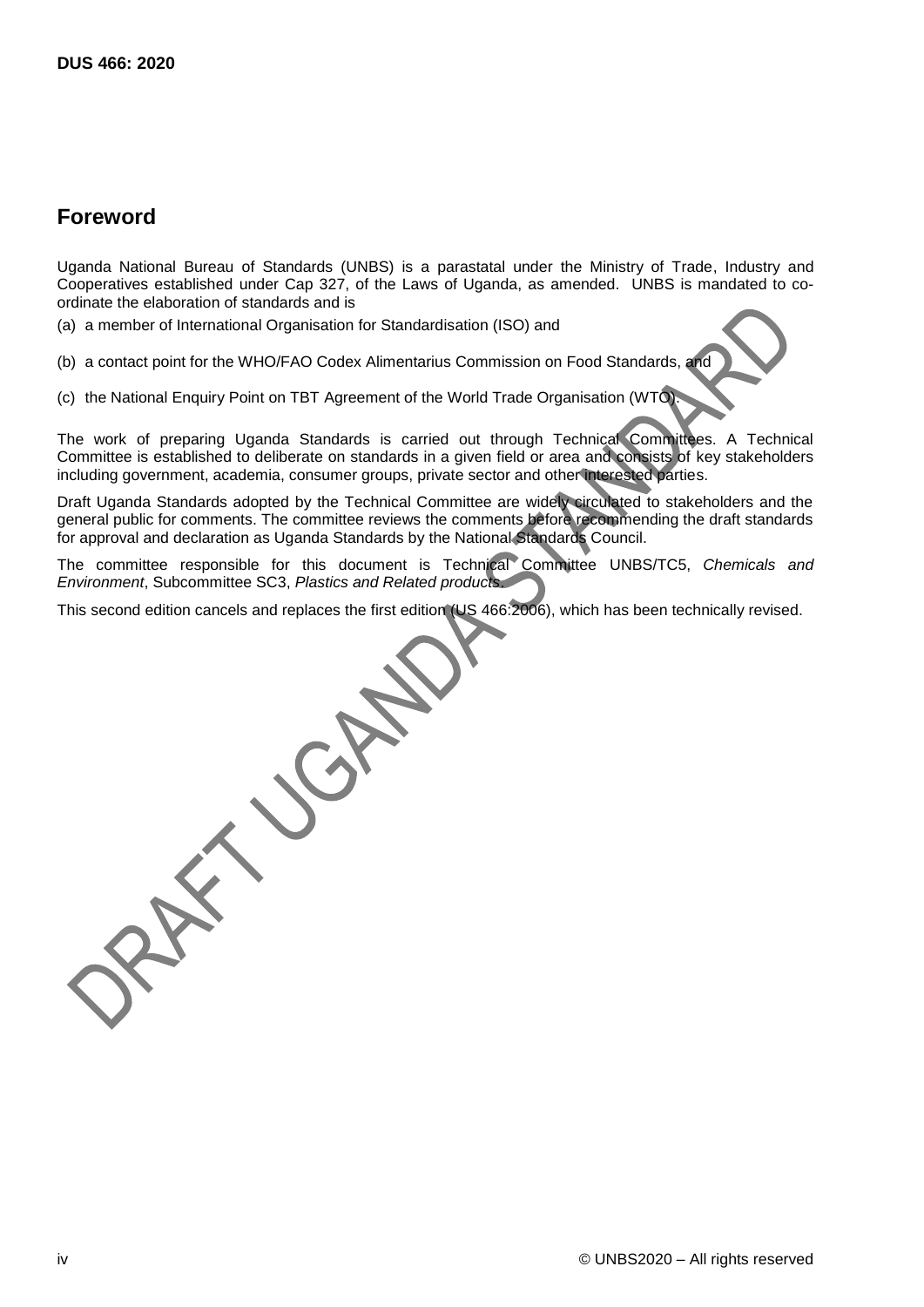# **Manual toothbrush — Specification**

#### <span id="page-4-0"></span>**1 Scope**

This Daft Uganda standard specifies the requirements, sampling and methods of test for manual toothbrushes manufactured for oral hygiene.

### <span id="page-4-1"></span>**2 Normative references**

The following referenced documents referred to in the text in such a way that some or all of their content constitutes requirements of this document. For dated references, only the edition cited applies. For undated references, the latest edition of the referenced document (including any amendments) applies.

ISO 3696, *Water for analytical laboratory use — Specification and test methods*

### <span id="page-4-2"></span>**3 Terms and definitions**

For the purposes of this document, the following terms and definitions apply.

ISO and IEC maintain terminological databases for use in standardization at the following addresses:

— ISO Online browsing platform: available at http://www.iso.org/obp

#### **3.1**

#### **toothbrush**

an implement comprising of the handle and head, designed to help in oral hygiene

#### **3.2**

**handle**

body of the toothbrush excluding the head

#### **3.3 lot**

quantity of toothbrushes of the same size, grade, materials and have the same batch identification, from one manufacturer, submitted at any one time for inspection and testing

#### **3.4 head**

stock and the filaments of the toothbrush

#### **3.5**

**shaft** complete toothbrush except the tufts

#### **3.6**

**stock** part supporting the tufts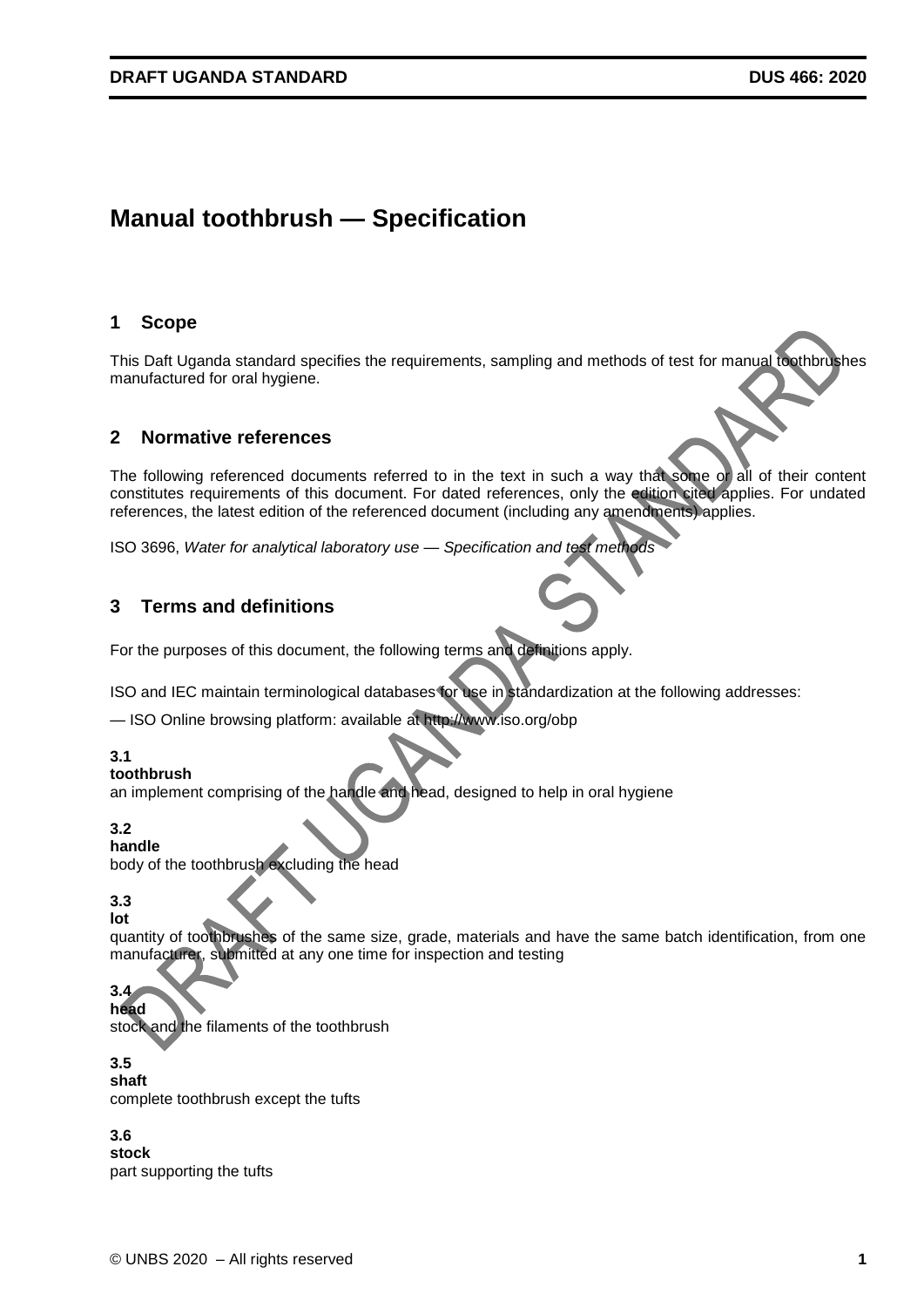### **3.7**

### **tuft**

cluster of aggregate of mono filaments/bristles fixed in one hole in the stock

#### **3.8**

#### **monofilaments**

single strand of material in a tuft

#### **3.9**

#### **cleaning element**

protrusions fixed on the brush head, which is designed to impart the cleaning of the tooth surface, interproximal spaces and near gum line. It consists of filaments; tufts made of filaments or specially designed elements (for example Lamella) of synthetic materials, see fig 1

#### **3.10**

**end rounding**

shape of the tip of a monofilament

#### **3.11**

#### **pull strength**

force required to pull out a tuft from the head of a toothbrush

#### **3.12**

#### **pendulum length (Lp)**

distance, expressed in metres, between the axis of rotation of the pendulum and the centre of percussion (3.13), equal to an equivalent theoretical pendulum mass concentrated at the point which gives the same period of oscillation, as the actual pendulum

#### **3.13**

#### **centre of percussion**

point on pendulum at which a perpendicular impact in the plane of swing does not cause reaction forces at the axis of rotation of the pendulum

#### **3.14**

#### **period of oscillation of the pendulum (Tp)**

period, expressed in seconds, of a single complete oscillation (to and fro) of the pendulum, oscillating at angles of oscillation of less than 5° to each side of the vertical





**Key**

- A shaft, excluding L
- B stock
- L cleaning element/ filaments

B and L head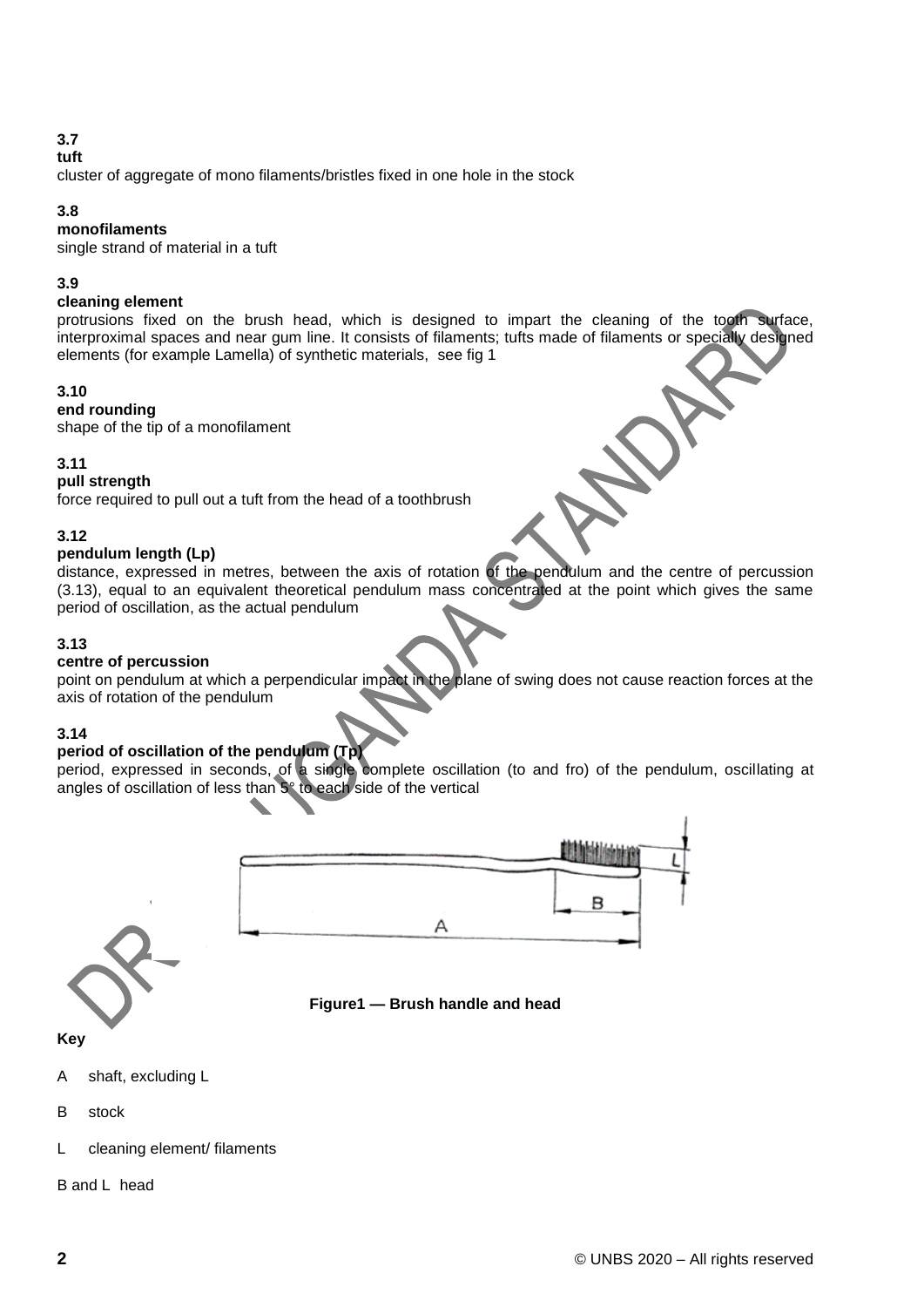### <span id="page-6-0"></span>**4 Sizes**

Toothbrushes shall be of the following sizes depending on their length.

| Size                         | <b>Minimum length of Toothbrushes</b> |  |
|------------------------------|---------------------------------------|--|
|                              | mm                                    |  |
| Adult (Above 18 years)       | 150                                   |  |
| Junior (3 years to 17 years) | 120                                   |  |
| Baby (2 years and below)     | 90                                    |  |

#### **Table 1 — Length for toothbrushes**

### <span id="page-6-1"></span>**5 Classification**

A toothbrush shall be classified under the following types depending on the gauge of the filaments

- a) Super-soft;
- b) Soft;
- c) Medium;
- d) Hard and
- e) Dual/multi texture.

#### <span id="page-6-2"></span>**6 Requirements**

#### <span id="page-6-3"></span>**6.1 General requirements**

The toothbrush shall be intact and free from visible contamination, sharp and rough surfaces when examined

#### <span id="page-6-4"></span>**6.1.1 Cleaning Element**

**6.1.1.1** It shall consist of nylon filaments — 66; 610; 612, polyester filaments, poly butylene terephthalate filaments, thermoplastic elastomer, polyethylene filaments, polypropylene filaments, or any combinations of above materials

**6.1.1.2** It shall be free from any disagreeable odour, taste and toxic elements

**6.1.1.3** The colours used on the cleaning element shall be non-toxic

**6.1.1.4** The filaments shall be in the form of monofilament, co-extruded filaments, filled filaments, or structured filaments.

**6.1.1.5** The cross-section of the filaments shall be of circular, square, hexagonal, diamond, rectangular, or any other suitable shape.

**6.1.1.6** The diameter of filaments used as filling material in the cleaning element of the toothbrush, shall be as given in Table 2. Tolerance limit for individual filament shall be ±0.02 mm of claimed diameter and average of fifty filaments shall fall in the range specified in Table 2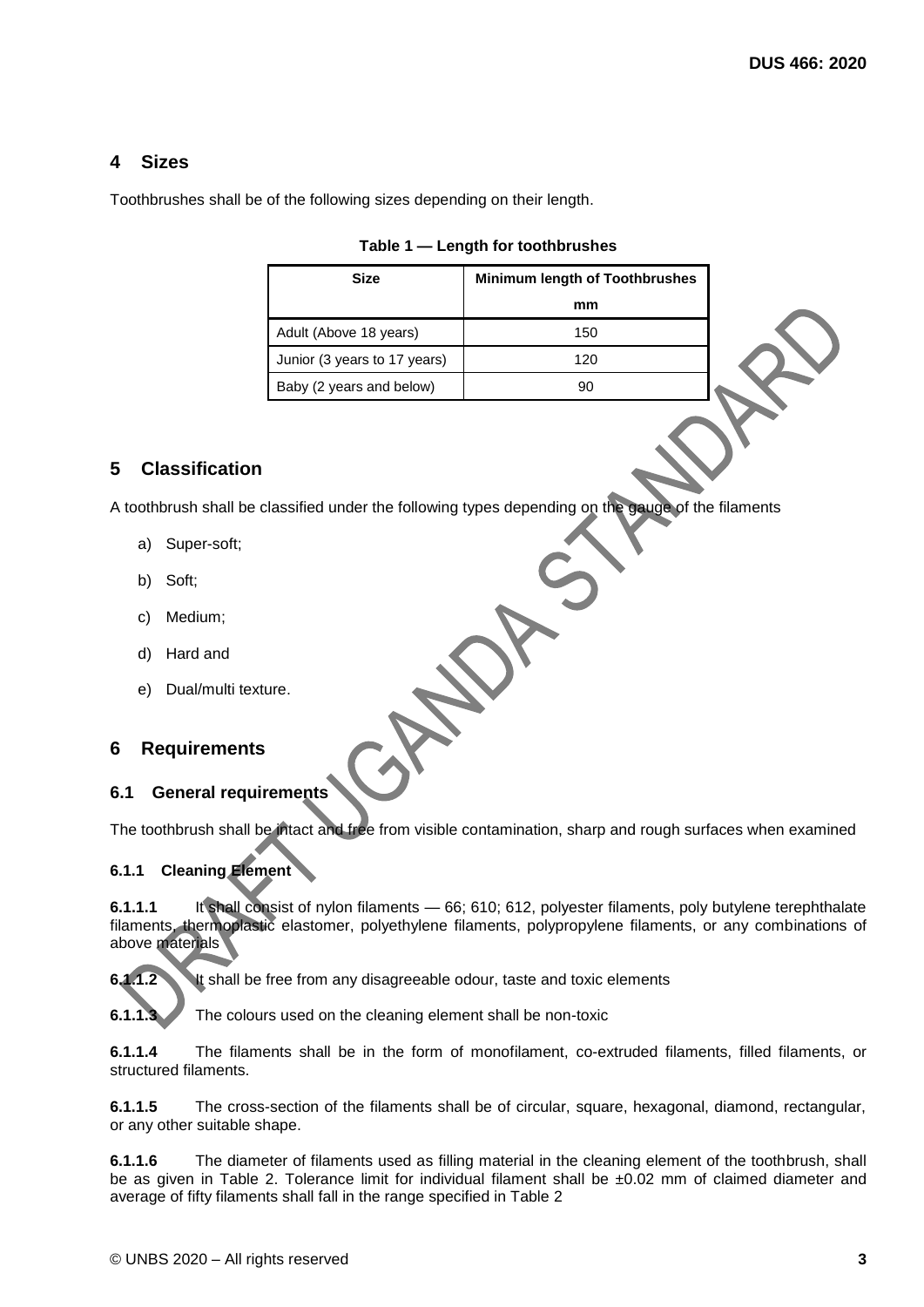| <b>SN</b>      | <b>Size</b> | Type       | <b>Diameter of Filaments</b><br>mm | Minimum number<br>of monofilaments |
|----------------|-------------|------------|------------------------------------|------------------------------------|
| 1              | Adult       | Super soft | $0.12 \le 0.15$                    | 300                                |
| $\overline{2}$ | Adult       | Soft       | $0.15 \le 0.20$                    | 300                                |
| 3              | Adult       | Medium     | $0.20 \le 0.25$                    | 300                                |
| $\overline{4}$ | Adult       | Hard       | $0.25 \le 0.35$                    | 300                                |
| 5              | Junior      | Soft       | $0.15 - 0.20$                      | 250                                |
| 6              | Baby        | Soft       | $0.12 - 0.18$                      | 250                                |

**Table 2 — Diameter and minimum number of monofilaments**

#### <span id="page-7-0"></span>**6.1.2 Shaft**

**6.1.2.1** The shaft shall be manufactured from the following plastic materials and shall be free from any odour

- a) Polystyrene moulding powder;
- b) Polypropylene moulding powder (Homo polymer, co-polymer)
- c) Cellulose acetate propionate moulding powder;
- d) Styrene acrylonitrile butadiene styrene (SAN);
- e) Polyethylene terephthalate;
- f) Polycarbonate;
- g) Acrylonitrile butadiene styrene (ABS);
- h) Methacrylate butadiene styrene (MBS);
- i) Poly methyl methacrylate and
- j) Thermoplastic elastomer (TPE).

The manufacturer may choose to design the shaft from one or more polymers from above list

**6.1.2.2** For ease of handgrip during use, the shaft may have extra indentations or appendages

### <span id="page-7-1"></span>**6.1.3 Anchor Wire**

Anchor wire if used for toothbrush shall be manufactured by tufting/staple technology. It shall consist of aluminium, brass, nickel, silver, or any other suitable non-corrosive materials

#### <span id="page-7-2"></span>**6.1.4 Tufting**

**6.1.4.1** Cleaning element shall be fixed to brush head using a suitable technology such as staple technology using an anchor wire, welding technology, fusion technology, in mould welding technology etc.

**6.1.4.2** In case of toothbrushes in which anchor wire is used for fixing each cleaning element which is in the form of a tuft, it shall be individually fixed in a suitable sized tuft hole on the brush head and sunk to the depth up to start of bottom cup of the hole.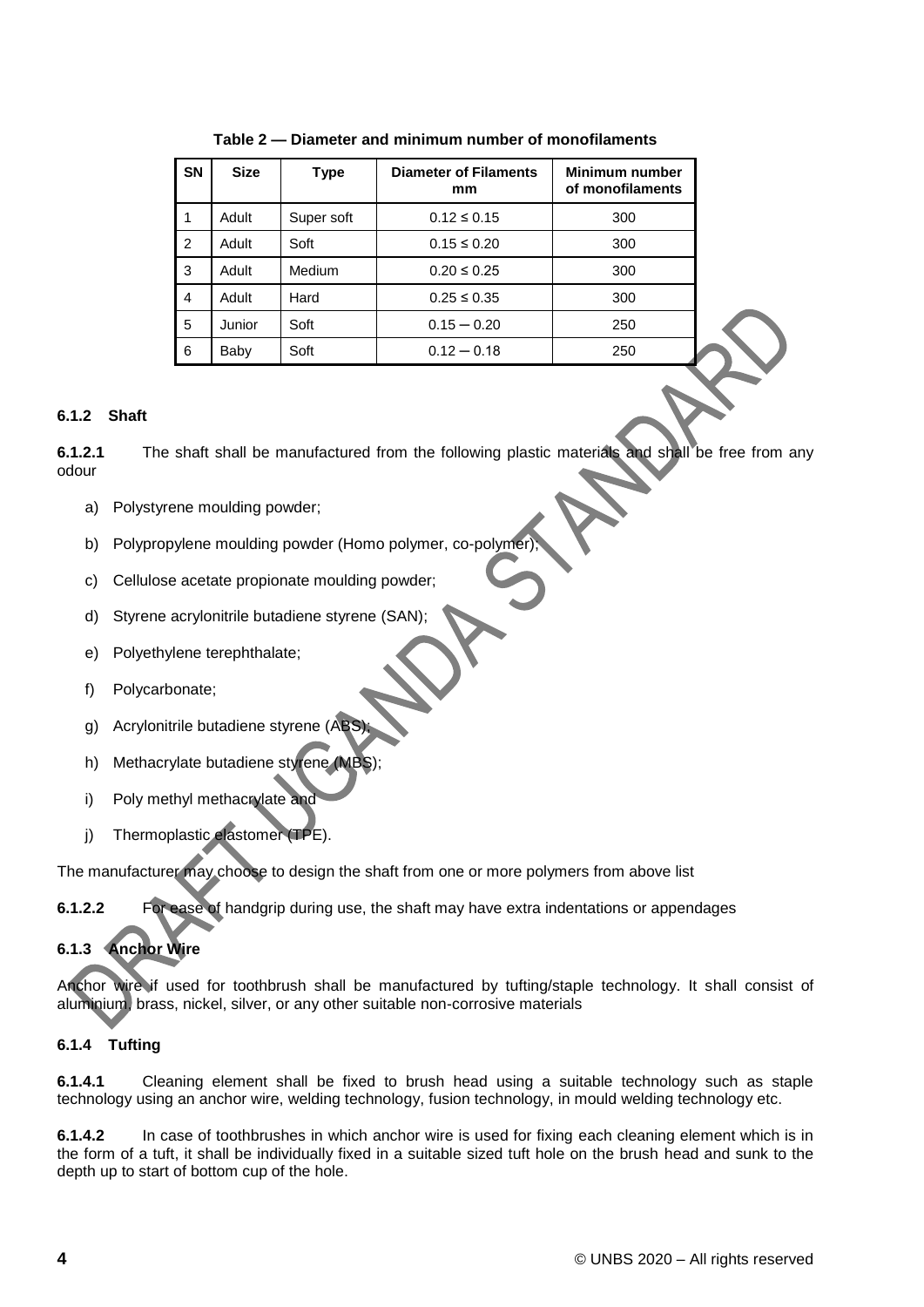**6.1.4.3** The maximum protrusion of the cleaning elements from surface of head shall be 13 mm. and the minimum shall be 7mm

**6.1.4.4** The tops of tufts may be trimmed to any profile to suit individual design but shall be in a manner, which does not injure the gums while brushing.

**6.1.4.5** The maximum width of head of the toothbrush shall not be more than 13 mm for rectangular head, in case of adult; 12 mm in case of junior and 9 mm in case of baby size.

#### <span id="page-8-0"></span>**6.1.5 Head**

The brush head shall not have any protruding parts that may injure the user.

#### <span id="page-8-1"></span>**6.2 Specific requirements**

#### <span id="page-8-2"></span>**6.2.1 End rounding**

The heads of monofilaments shall be polished to give them round shape. The end rounding shall not be less than 50 percent when determined according to the method given in Annex A

#### <span id="page-8-3"></span>**6.2.2 Tuft anchorage**

The force required for pulling out an individual tuft shall not be less than 10 N when tested according to the method given in Annex B.

#### <span id="page-8-4"></span>**6.2.3 Handle impact strength**

When tested in accordance with the test method given in Annex C, the handle should not fracture. If the handle does fracture, however, the minimum absorbed energy at fracture shall be 0.8 J

#### <span id="page-8-5"></span>**6.2.4 Chemical challenge**

The toothbrush shall comply with 6.2.5 after being subjected to a chemical challenge as given in Annex E

#### <span id="page-8-6"></span>**6.2.5 Fatigue Resistance**

The toothbrush shall complete 75 000 cycles without breaking when tested in accordance to test method given in Annex D

NOTE: A cycle is one application of force followed by removal of the force

### <span id="page-8-7"></span>**7 Labelling**

The container for each toothbrush shall be legibly and indelibly marked with the following information:

a) manufacturer's name and physical address;

- b) type of brush e.g. soft, hard;
- c) country of origin;
- d) size of brush e.g. Adult, Junior, Baby;
- e) batch number;
- f) composition of monofilaments e.g. ABS, MBS,OR ABS and MBS and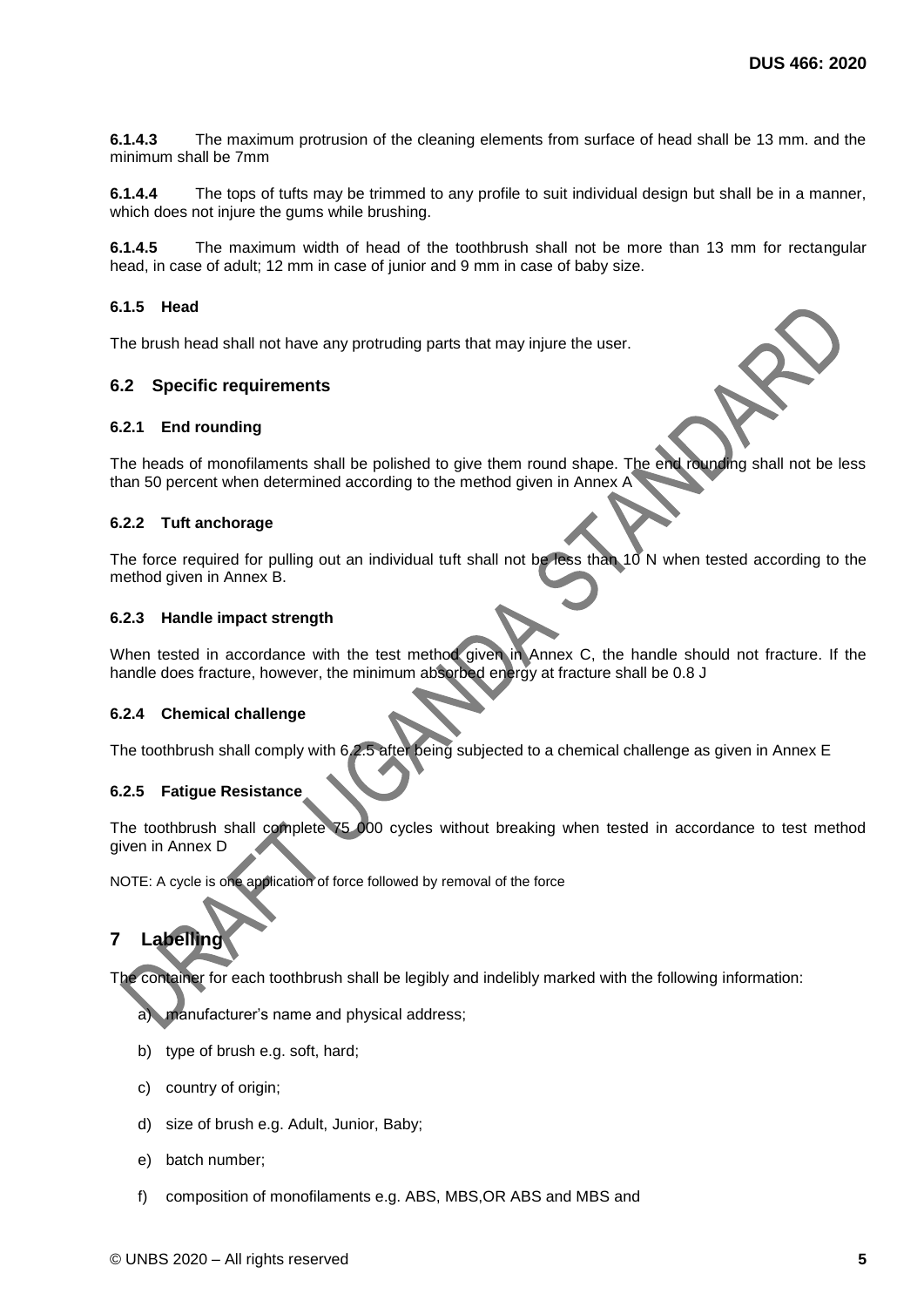g) type of polymer

### <span id="page-9-0"></span>**8 Packaging**

The packaging shall be such that it will neither contaminate nor permit contamination of the toothbrush. The head of the toothbrush shall be visible when it is in the container and each toothbrush shall be individually packed.

### <span id="page-9-1"></span>**9 Sampling**

Sampling shall be done in accordance with Annex F.

CH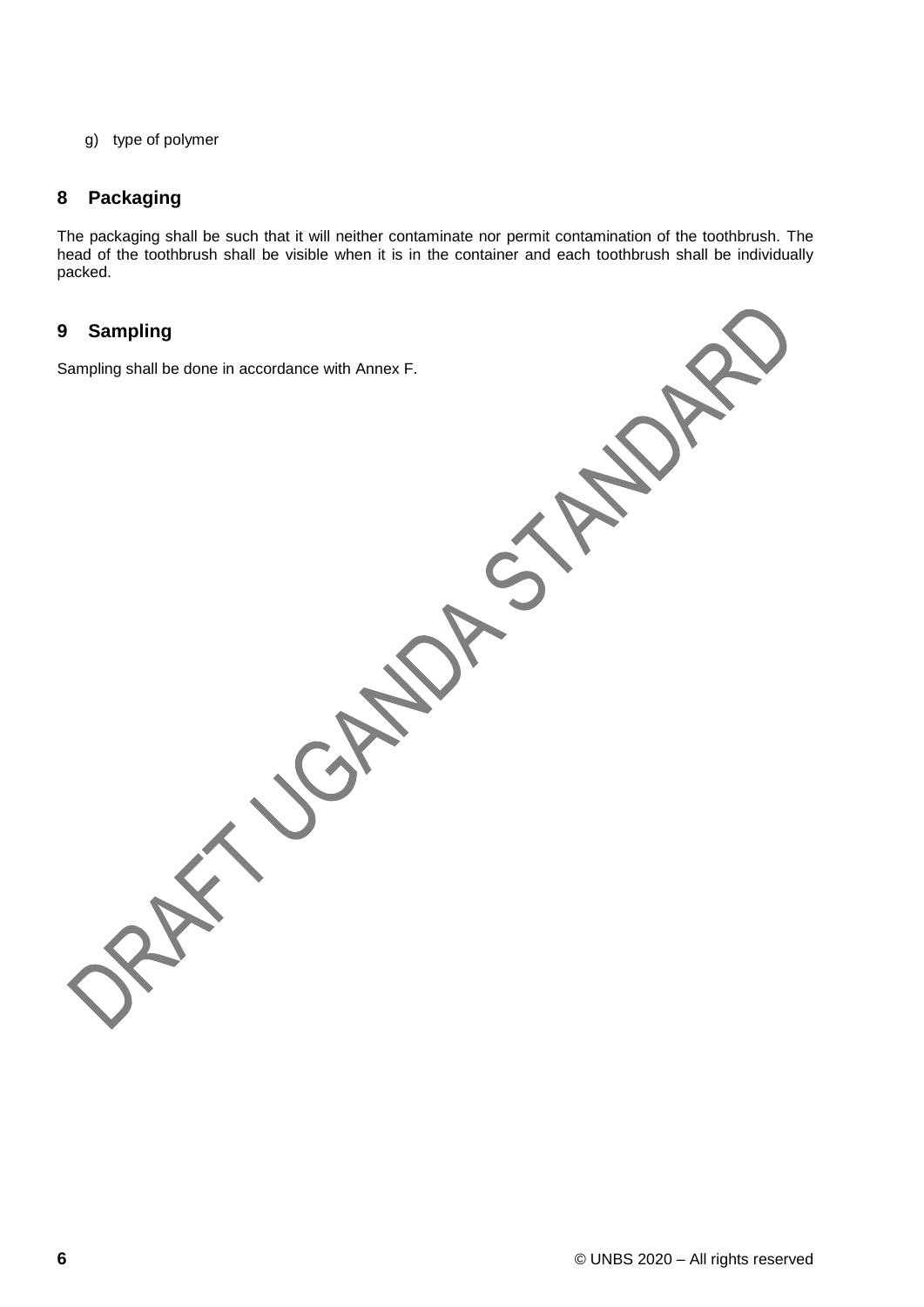# **Annex A**

### (normative)

# **Determination of end rounding**

### <span id="page-10-1"></span><span id="page-10-0"></span>**A.1 Test specimen**

Three of the toothbrushes in the sample taken in accordance with Annex F

### <span id="page-10-2"></span>**A.2 Apparatus**

Simple or compound microscope (advisable) with adequate magnification to observe the end rounding of filament tips

### <span id="page-10-3"></span>**A.3 Procedure**

**A.3.1** Remove the filaments from three tufts in each of the toothbrushes under test. By means of a microscope, examine the free end of each filament. Record the appearance of each filament free end as acceptable (including ideal) or not acceptable, using the examples depicted in Fig.A1 as criteria for judgement.

Retain the toothbrushes for the test described in Annex C

**A.3.2** Count the number of tips of monofilaments in each selected tufts;  $E_1$ ,  $E_2$ ,  $E_3$ 

where

- *E*<sup>1</sup> Number of tips of monofilament in first tuft
- *E*<sup>2</sup> Number of tips of monofilament in second tuft and
- *E*<sup>3</sup> Number of tips of monofilament in third tuft.
- **A.3.3** Strand Count  $=$  E<sub>1</sub> or E<sub>2</sub> or E<sub>3</sub>

**A.3.4** Observe the end rounding of the tips of monofilament from each selected tufts under microscope and count the number of tips with acceptable end rounding. The tips of monofilament with any sort of sharp angles/corners or edges shall be unacceptable and those without any such sharp angles/corners or edges shall be acceptable, note down the findings *OK1*, *OK<sup>2</sup>* and *OK<sup>3</sup>*

where:

*OK<sup>1</sup>* Number of tips of acceptable monofilament in first tuff*;*

*OK<sup>2</sup>* Number of tips of acceptable monofilament in second tuff, and

*OK<sup>3</sup>* Number of tips of acceptable monofilament in third tuff.

#### <span id="page-10-4"></span>**A.4 Calculation**

A.4.1 End rounding, percent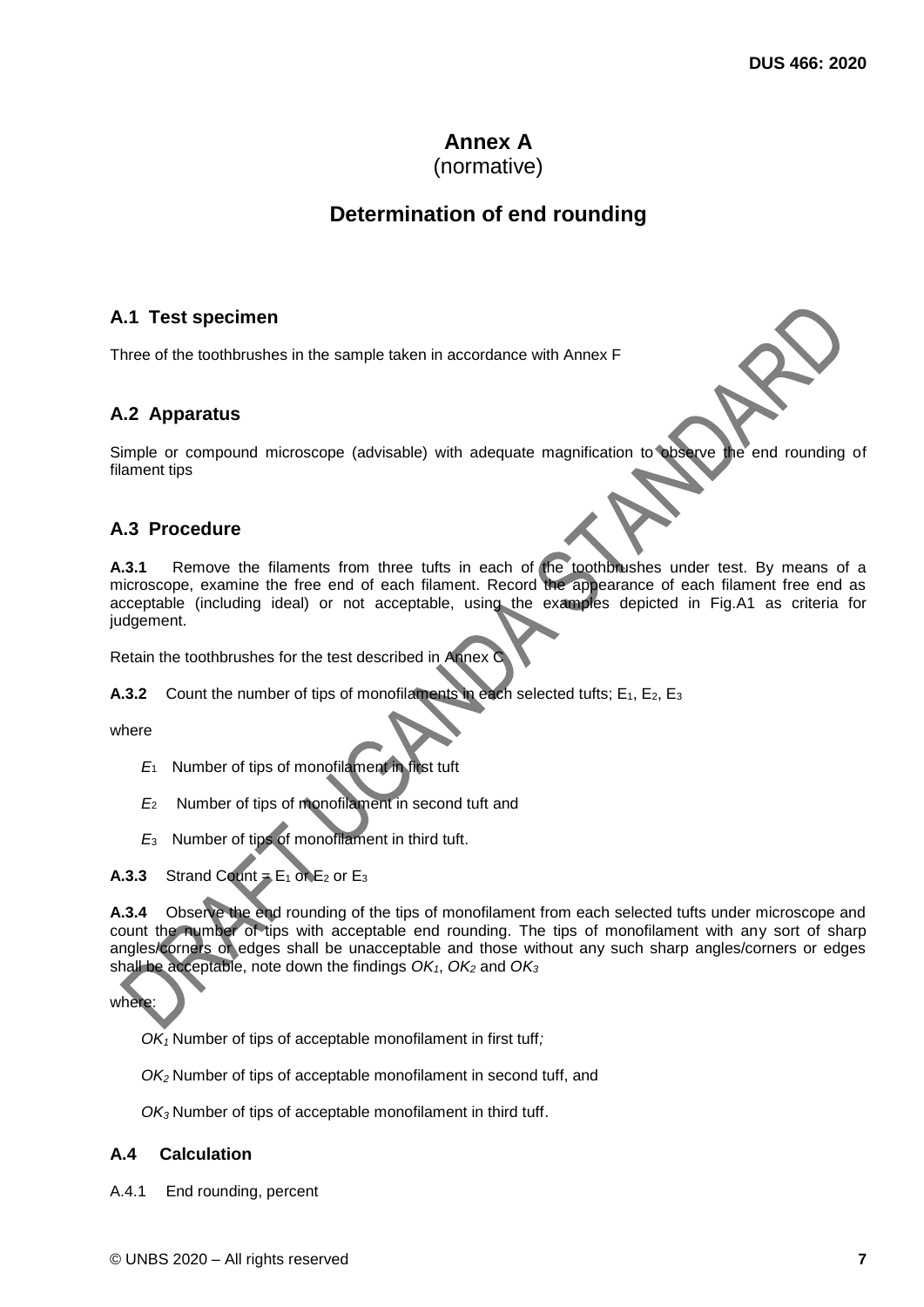$$
\frac{OK_1 + OK_2 + OK_3}{E_1 + E_2 + E_3} \times 100
$$

- **A.4.2.** Repeat the same procedure for two more toothbrushes from a lot
- **A.4.3** Take average of end rounding of three toothbrushes.

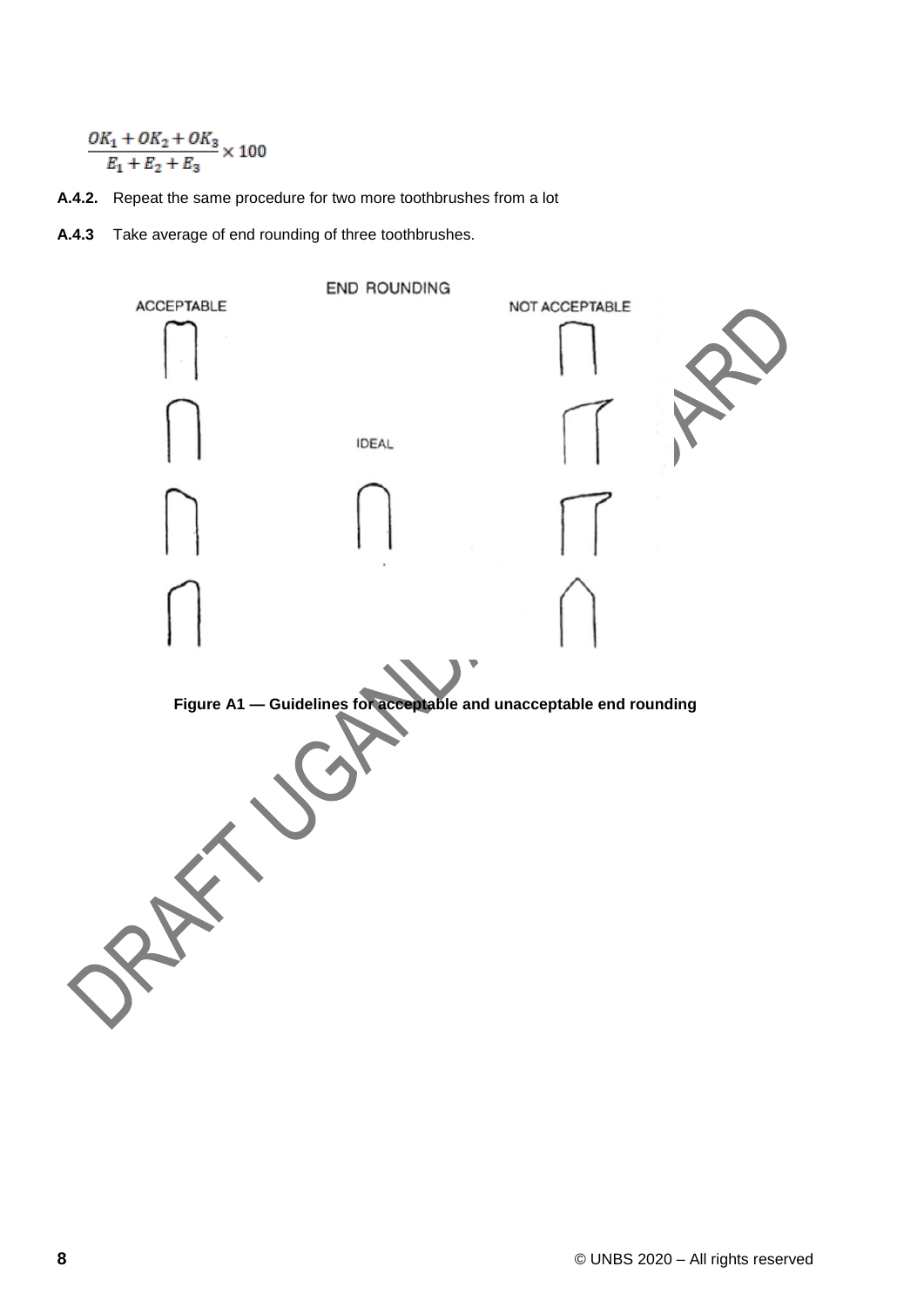### **Annex B** (Normative)

# **Tuft anchorage test**

#### <span id="page-12-1"></span><span id="page-12-0"></span>**B.1 Apparatus**

**B.1.1** A simple instrument as shown in Figure B1 can be used for testing the pull strength. This unit is suitable for mounting on a wall. It consists of dial force gauge/weighing scale operating on spring(B) mounted on wooden ply (B). A tubular tuft-holder (C) is hung on the hook of dial gauge. A clamp for holding toothbrush (E) is provided which is movable downward and upward with a screw (G).

**NOTE** — Manufacturer may use sophisticated electronic instrument available in market to determine the tuft anchorage strength

**B.1.2** A water bath containing distilled water maintained at 60  $\pm 2^{\circ}$ 

**B.1.3** A water bath containing distilled water maintained at  $4 \pm 1$ 

### <span id="page-12-2"></span>**B.2 Procedure**

**B.2.1** Immerse the head of the toothbrush under test in the water bath at 60  $\pm$  2°C for a period of 2 min After 2 min remove the toothbrush from the water and place it in the water bath at  $4 \pm 1$  °C for a further 2 min

**B.2.2** Immediately completing B.2.1 fix the toothbrush head with tufts in upward direction in the toothbrush holder with the help of screw (F).

**B.2.3** Insert all filaments of one tuft in the hole provided at the bottom of tubular tuft-holder (C). Care should be taken not to allow filaments from adjacent tuft to enter into the hole. Fix the tuft firmly with the help of screw (D).

**B.2.4** Adjust the pointer on dial to zero by adjustment of screw (G)

**B.2.5** Move down the toothbrush holder slowly with screw (G) watching the pointer on dial carefully. Note down the reading on dial at which the tuft comes out of the hole. This is the pull strength of the tuft.

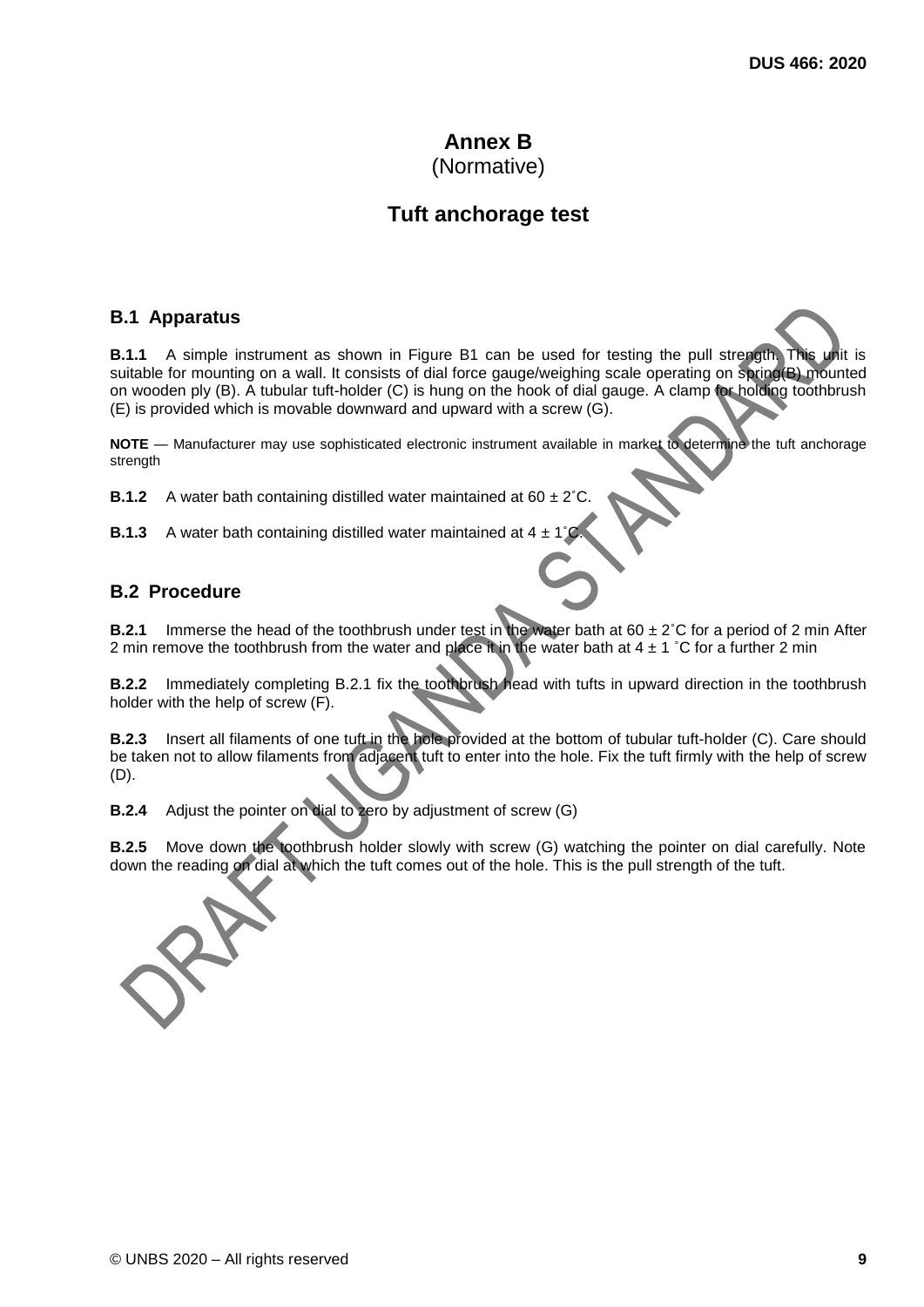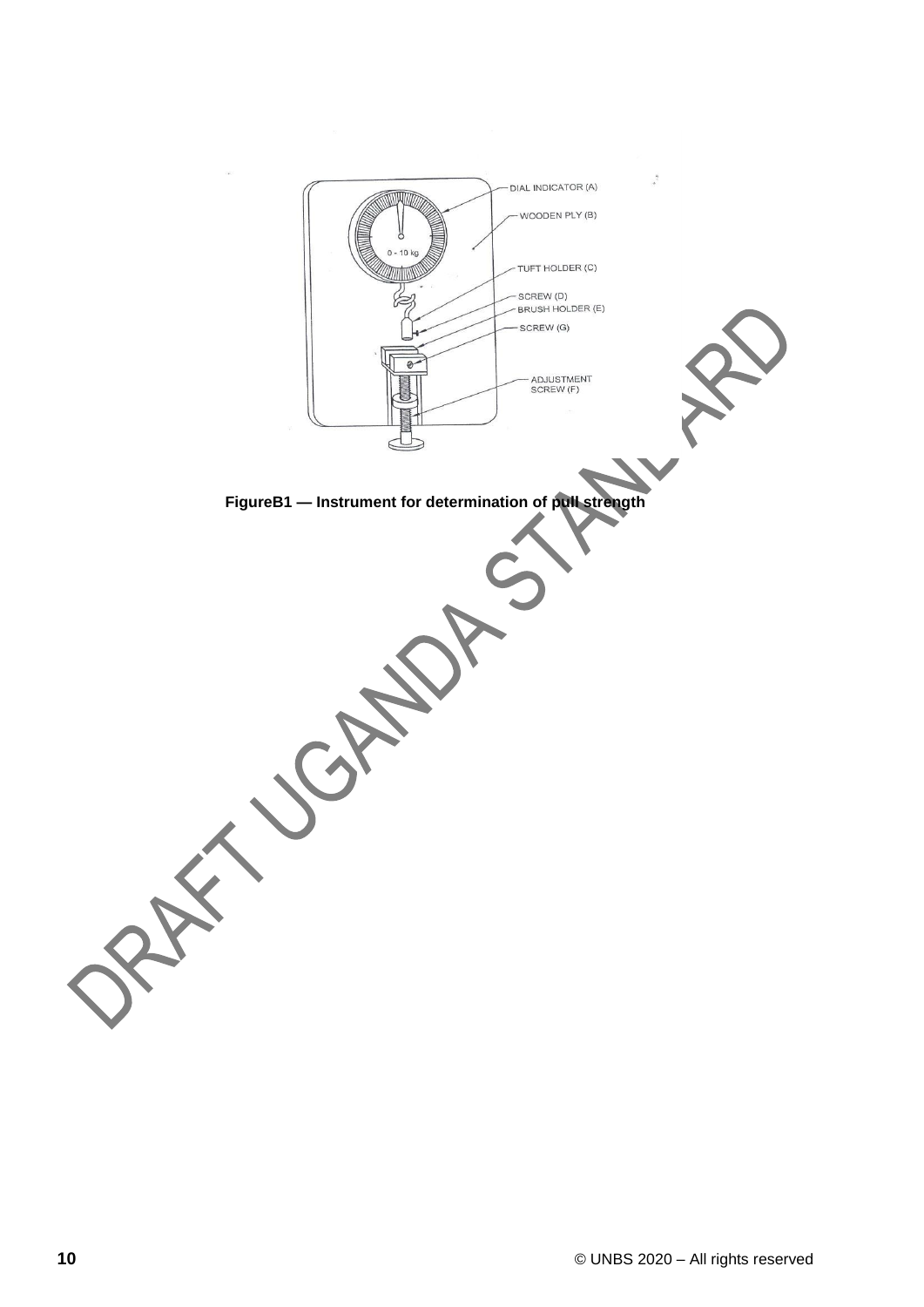### **Annex C** (normative)

# **Handle impact test**

### <span id="page-14-1"></span><span id="page-14-0"></span>**C.1 Apparatus**

**C.1.1** Clamping unit, to hold the toothbrush handle (see Figure C1). The clamping unit consists of the main block (key item 4) and the holding blocks (key items 6 and 7). The holding blocks can be moved by screws. The radius of the internal edges of the main block and the holding blocks should be  $(4.0 \pm 0.1)$  mm.

**C.1.2 Impact tester**, with the striker for the pendulum

**C.1.3 Striker for pendulum** made of hardened steel, with a cylindrical surface having a radius of curvature of (0.80  $\pm$  0.20) mm, with its axis horizontal and perpendicular to the plane of swing of the pendulum.

### <span id="page-14-2"></span>**C.2 Procedure**

Hold the toothbrush handle using the clamping unit (C.1.1) with a clamping torque of (0.70  $\pm$  0.03) Nm. Ensure that the tuft-hole plane (key item 1) is perpendicular to the bottom plane of the clamping unit (key item 5). The metal plate(s) can be used as the spacer to adjust the angle. Set the clamping unit on the impact tester so that the striker edge can hit the toothbrush handle at the centre of the tuft-hole area (key item 8) from the opposite side of the tuft-hole surface (key item 2).

The length,  $L_1$ , between the top plane of the clamping unit (key item 3) and the centre of the tuft-hole area (key item 8) is 55 mm. Any curvature of the corners of the clamping unit shall not be taken into account for *L*1.

The impact velocity of the striker is dependent on the height of the striker at the beginning of the test, or the vertical distance of fall of the pendulum striking edge. This height is a function of the length of the pendulum arm and the angle of the arm at the beginning of the test. The velocity of the striker edge at impact can be calculated by the following equation:

 $V = (2gh)^{0.5}$ 

where

*is the velocity of the striker at the moment of impact, in metres per second* 

*g* is the local gravitational acceleration, in metres per second squared

the vertical distance of fall of the pendulum striking edge, in metres

**NOTE 2** ASTM D256-06 sets the vertical distance of the pendulum striking edge to be (610  $\pm$  2.0) mm, which will produce a velocity of the striking edge at the moment of impact of approximately 3.5 m/s.

Ensure that the distance between the line of contact of the pendulum striking edge and the centre of percussion of the pendulum is less than 2.54 mm

**NOTE 3** ISO 13802 states that the impact length shall be within 1 % of the pendulum length. Since the pendulum length may vary with machines, the ASTM D256-06 value of ±2,54 mm was chosen to be consistent across laboratories instead of the 1 % value specified in ISO 13802.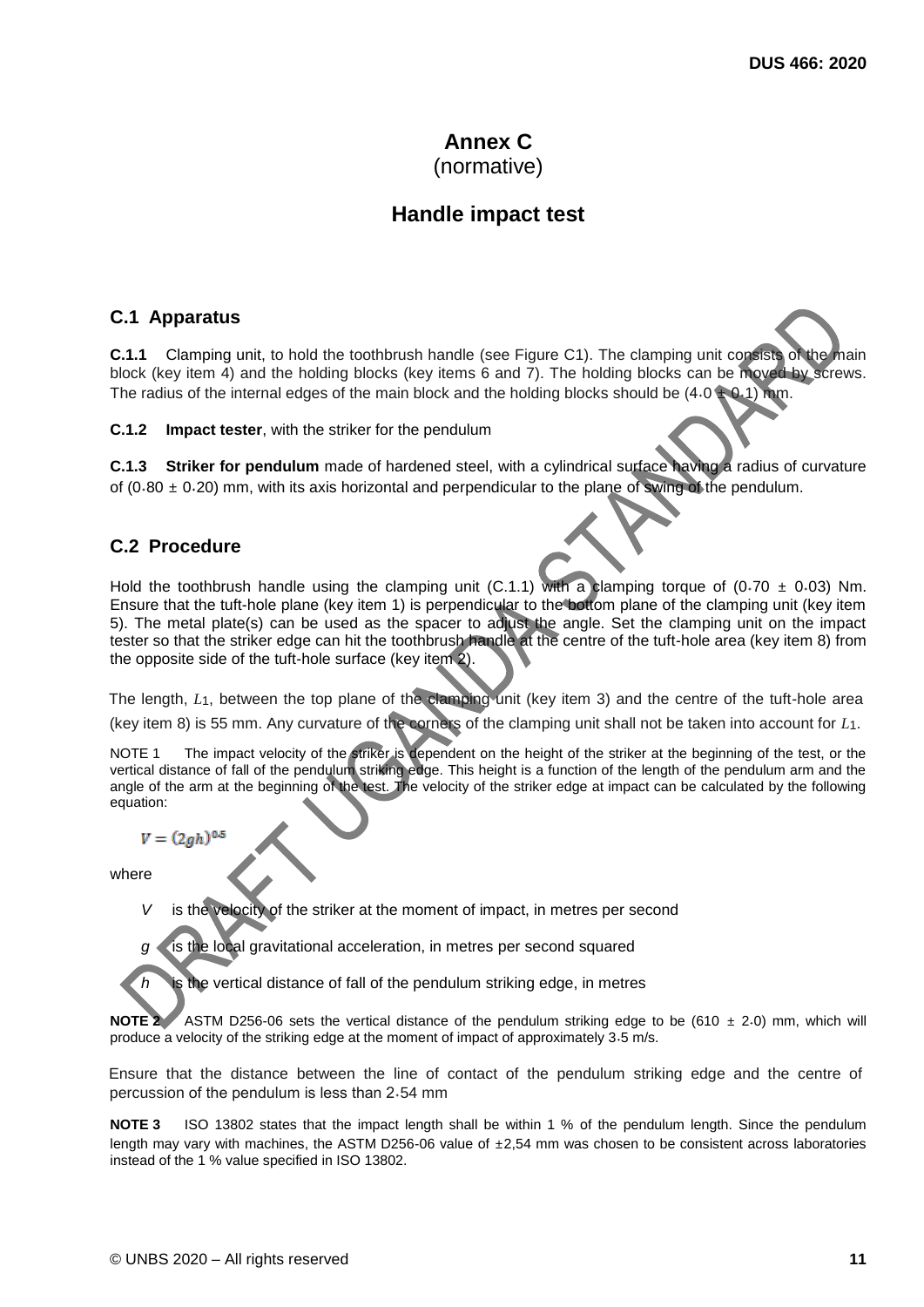Determine the pendulum length, *L*p (3˖12), in metres, from the period of oscillation of the pendulum, *T*p in seconds, using the following equation:

 $Lp = (g/4\pi^2)Tp^2$ 

where

g Is the local gravitational acceleration, in metres per second squared and

 $4\pi^2$  Equals 39 $.48$ .

Apply an energy (initial potential energy) of  $(2.75 \pm 0.10)$  J

The test result is divided into fractured (F) or not fractured (NF). When the toothbrush is fractured, measure the angle of the pendulum and calculate the absorbed energy, *E*a from the following equation:

$$
Ea = WR\left(Cos\beta - Cos\alpha\right)
$$

where

- *W* is the striker weight, in newtons;
- *R* is the distance between the axis of rotation and the centre of gravity, in metres;
- *ὰ* is the angle at the test starting position, in degrees;
- *β* is the angle after breakage of the specimen, in degrees.





**Figure C1 — Clamping unit to hold the toothbrus**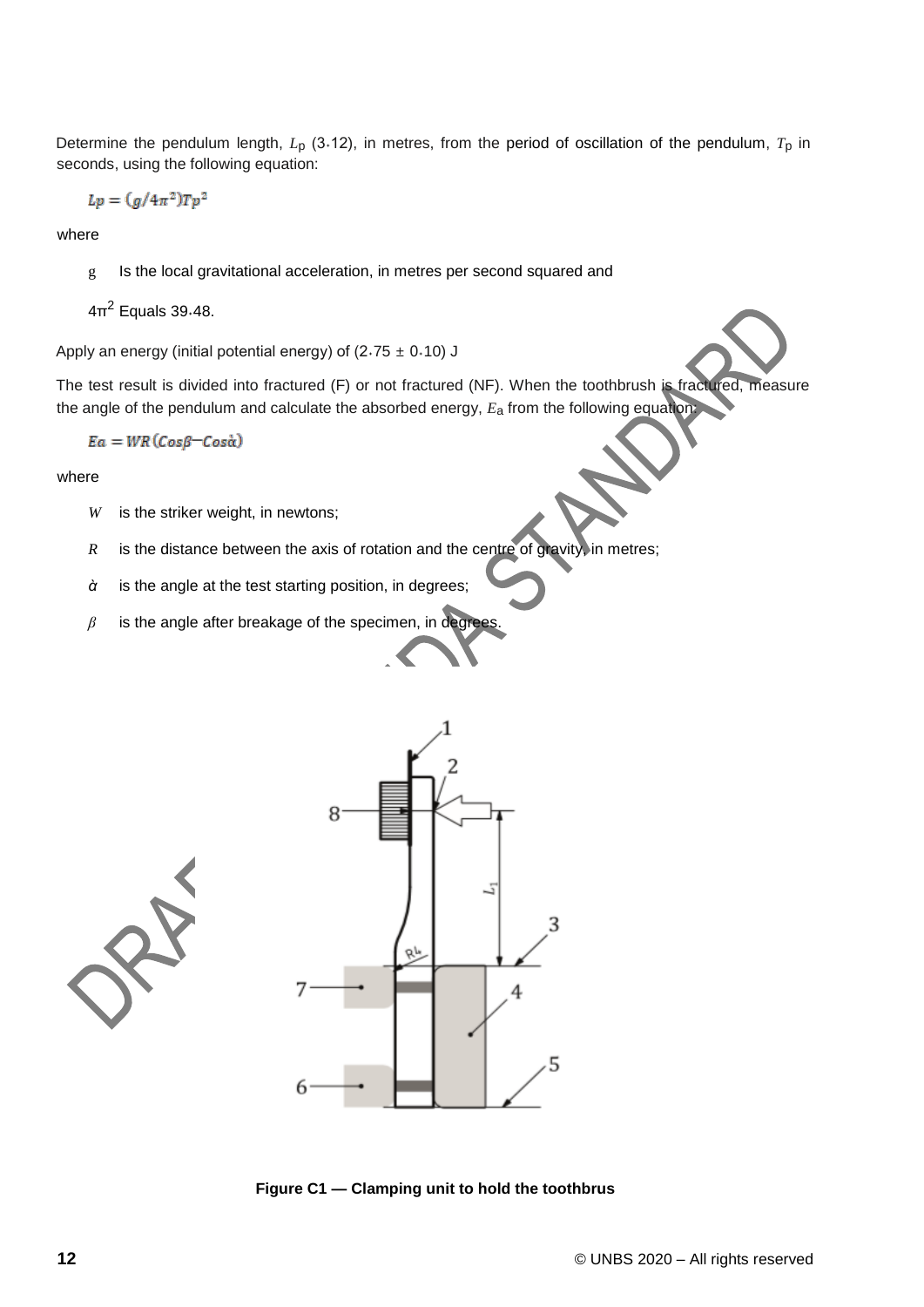#### **Key**

- 1 Tuft-hole plane
- 2 Hitting point for striker edge
- 3 Top plane of the clamping unit
- 4 Main block
- 5 Bottom plane of the clamping unit
- 6 Lower holding block
- 7 Upper holding block
- 8 Centre of tuft-hole area

**NOTE** The open arrow in the figure shows the striker direction.

### <span id="page-16-0"></span>**C.3 Test report**

The test report shall include the following information:

- a) The number of this Standard, i.e. US 466:2020;
- b) An identification of the toothbrush;
- c The results and
- d) Any unusual features noted during the test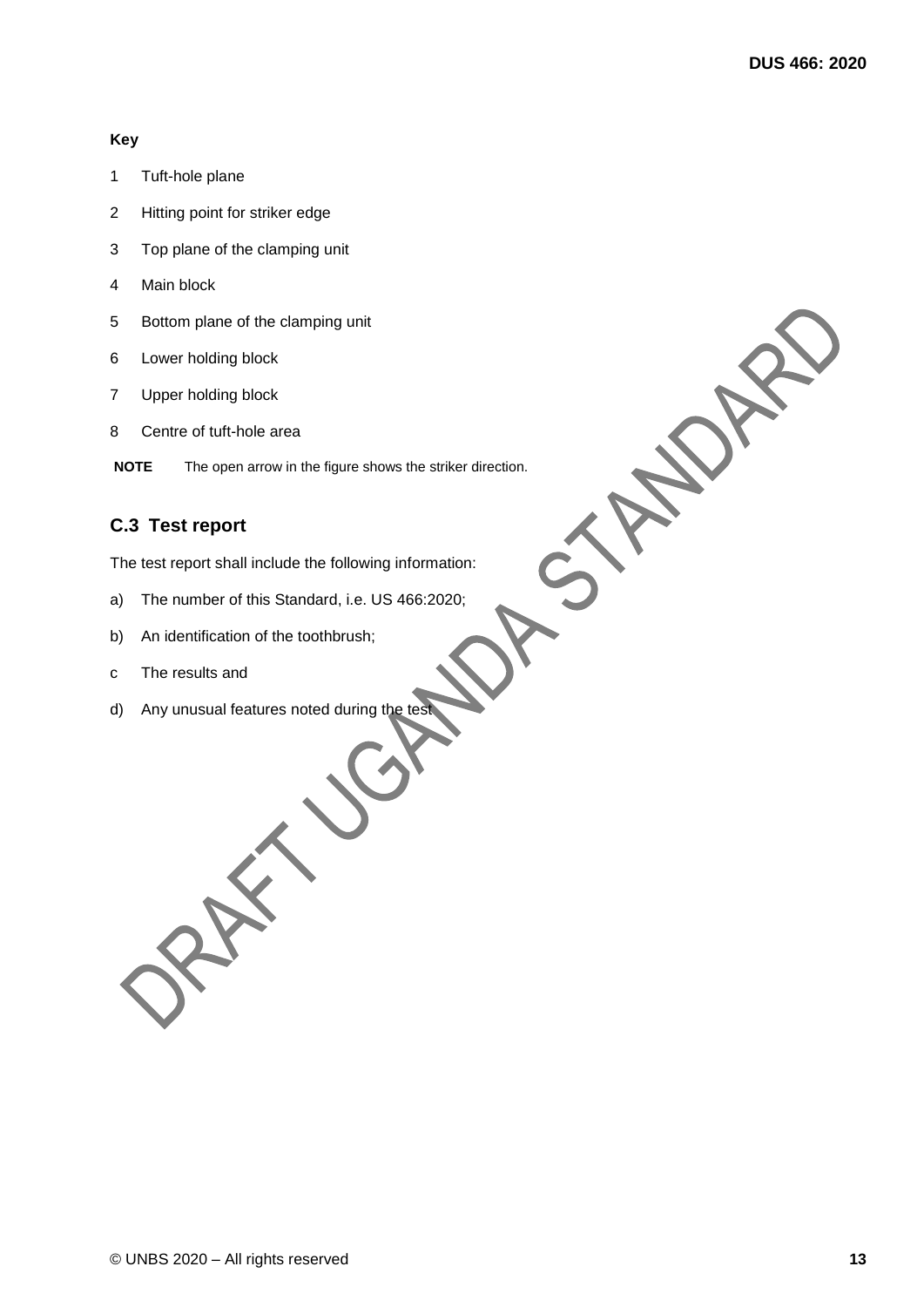# **Annex D**

(normative)

## **Fatigue resistance test**

### <span id="page-17-1"></span><span id="page-17-0"></span>**D.1 Apparatus**

**D.1.1** Block for holding the toothbrush body stationary, having a ridge for supporting the toothbrush at (55 ± 1) mm from the centre of the brush head and a gripping unit for locking the handle of the toothbrush in place.

- **D.1.2** Apparatus for applying a  $(4.0 \pm 0.1)$  N force to the brush head and then fully relieving the force.
- **D.1.3** Apparatus for counting the number of cycles completed.
- **D.1.4** Apparatus for stopping the application of force when either of the following conditions has occurred:
- a) Completion of the required number of cycles;
- b) Handle breakage.

### <span id="page-17-2"></span>**D.2 Procedure**

Cut the filaments, and any other attachments, flush to the brush head. Protect the brush head by covering the head with adhesive tape (thickness: less than 0.2 mm). Place the toothbrush against the block with the tufthole plane perpendicularly facing the applied force. Lock the toothbrush in place, ensuring that the ridge is at 55 mm  $\pm$  1 mm from the centre of the brush head.

**NOTE** If the test specimen cannot be locked in place due to its configuration, embed the specimen in epoxy resin or dental stone, ensuring that the surface level of epoxy resin or dental stone is at 55 mm  $\pm$  1 mm from the centre of the brush head.

Apply a 4.0 N  $\pm$  0.1 N force to the centre of the brush head perpendicularly to the tuft-hole plane with minimal impact and then fully relieve the force. Repeat a maximum of 75 000 cycles at 50 cycles  $\pm$  10) cycles/min or until the handle breaks. Record the breakage if it is induced at less than 75 000 cycles.

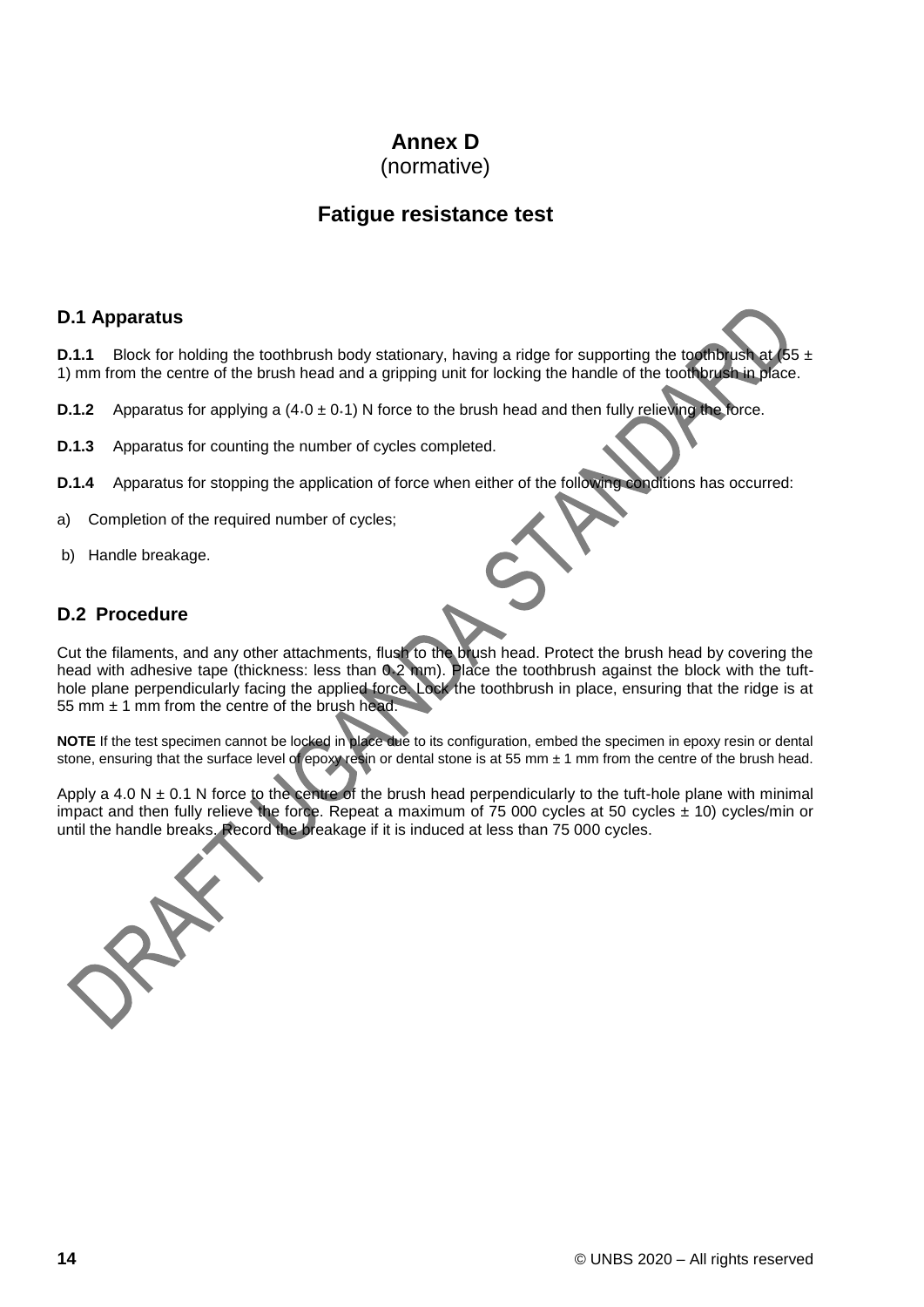### **Annex E** (normative)

# **Resistance to chemical challenge**

### <span id="page-18-1"></span><span id="page-18-0"></span>**E.1 Apparatus and chemicals**

- **E.1.1** Apparatus for mixing the chemical-challenge solution, e.g. stirring bar or mixer.
- **E.1.2** Container, that can be sealed and is chemically inert, e.g. a glass bottle.
- **E.1.3** Chemicals, as listed in Table E1

| <b>Chemical</b>        | <b>Minimum purity</b><br>℅ |
|------------------------|----------------------------|
| Ethanol                | 98.5                       |
| L-carvone              | 98.0                       |
| L-menthol              | 98.0                       |
| Sodium lauryl sulphate | 95.0                       |
| Glycerine              | 98.0                       |
| Water                  | ISO 3696, Grade            |
|                        |                            |

### **Table E1 — Components of chemical challenge solution**

#### <span id="page-18-2"></span>**E.2 Procedure**

E.2.1 Add 1.5 g of L-carvone, 1.5 g of L-menthol and 15 g of sodium lauryl sulphate to 100 g of ethanol in the container (E.1.2) and stir well using the mixing apparatus (E.1.1). Add 250 ml of Grade 3 water in accordance with ISO 3696 and stir well to obtain a clear solution. Add 200 g of glycerine and 432 ml of Grade 3 water in accordance with ISO 3696 and stir to obtain a clear solution.

E.2.2 Place the brush head and at least 80 % of a total length of the toothbrush in the chemical challenge solution. After 24 h without agitation, remove the toothbrush, rinse with Grade 3 water in accordance ISO 3696 and shake off excess water. Perform the test as required in Annex D (fatigue resistance test)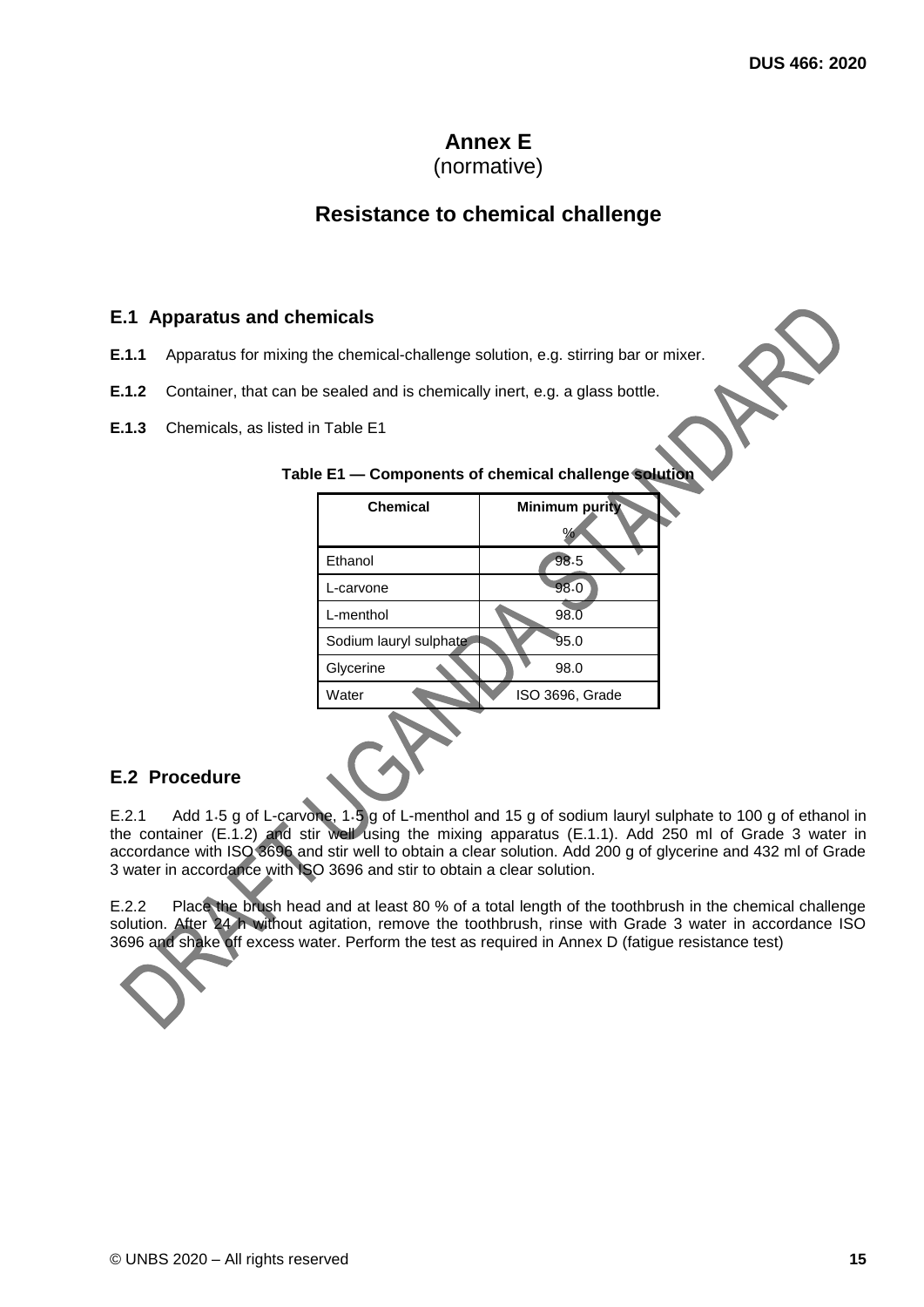# **Annex F**

### (Normative)

# **Sampling and criteria for conformity**

### <span id="page-19-1"></span><span id="page-19-0"></span>**F.1 Scale of sampling**

**F.1.1** lot — In any consignment, all the brushes of the same size and quality shall be divided into groups and each such group shall constitute a lot. Care shall be taken to ensure that brushes included in a lot do not differ in construction as far as possible.

**F1.2** the conformity of the brushes in a lot to the requirements of this specification shall be ascertained for each lot separately. The number of brushes to be selected for this purpose shall be in accordance with Table F1

| S/N  | Number of brushes in the lot<br>(N) | Number of brushes to be selected<br>(n) |
|------|-------------------------------------|-----------------------------------------|
| ı.   | Up to 50                            | 2                                       |
| н.   | 51 to 150                           | 3                                       |
| III. | 151 to 200                          | 4                                       |
| IV.  | 201 to 300                          | 5                                       |
| V.   | 301 to 500                          | 6                                       |
| vi   | 501 and above                       | 9                                       |
|      |                                     |                                         |

**Table.F1 — Scale of sampling toothbrushes**

**F.1.3** the toothbrushes shall be selected at random from the top, middle and bottom portion of the package. If the toothbrushes in a lot are packed in more than one package approximately equal number of brushes shall be selected at random from as many packages as possible so as to obtain the required number of toothbrushes for tests, as given in Table F1

**F.1.4** for declaring the conformity of the lot to the requirements of this specification, all the brushes selected according to F.1.2 and F.1.3 shall satisfy the relevant requirements for this standard

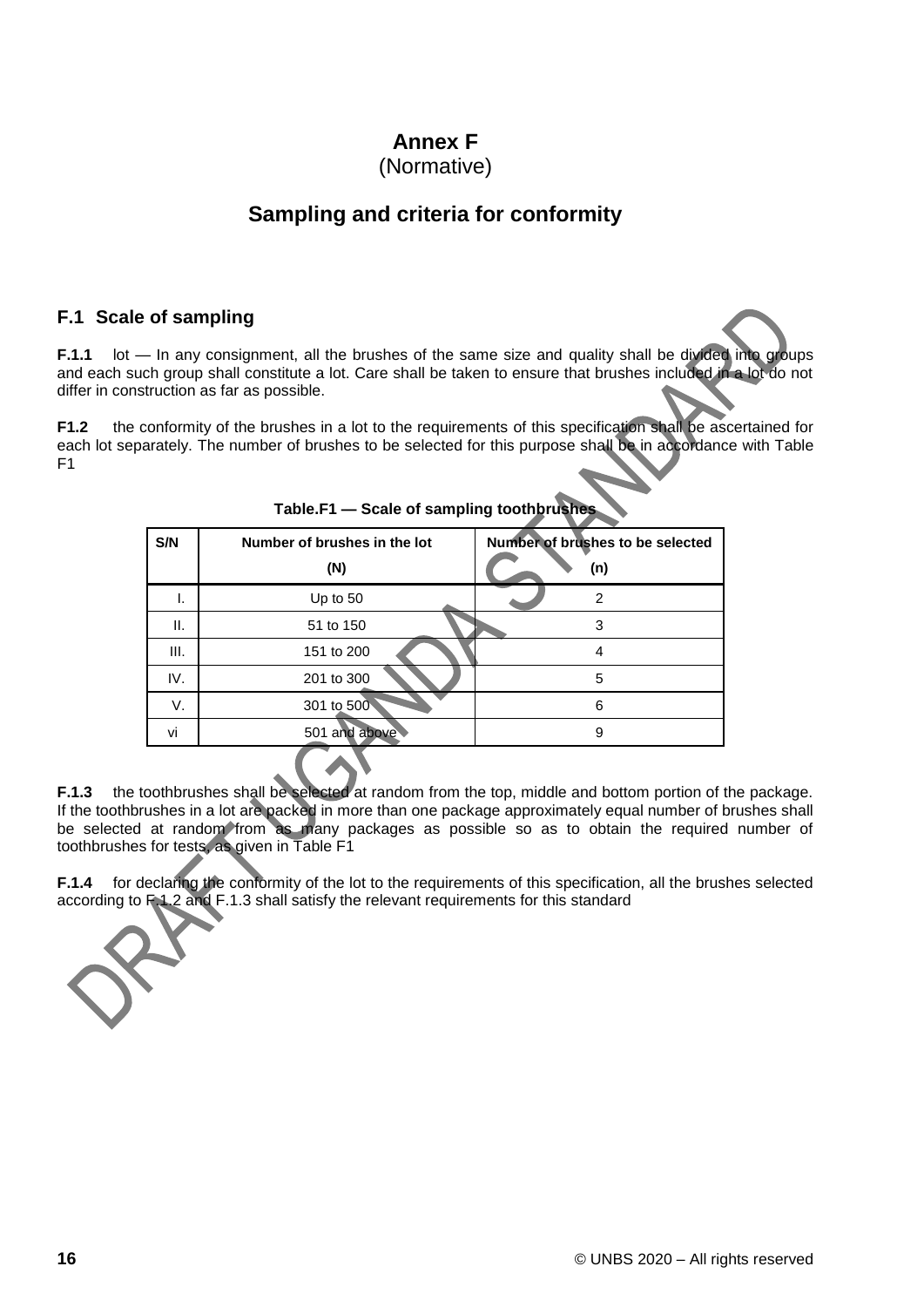# **Bibliography**

- <span id="page-20-0"></span>[1] IS 3387:2004, *Toothbrush — Specification*
- [2] ISO 20126, *Dentistry — Manual toothbrushes — General requirements and test methods*
- [3] US 466:2006, *Toothbrush — Specification*

JEN.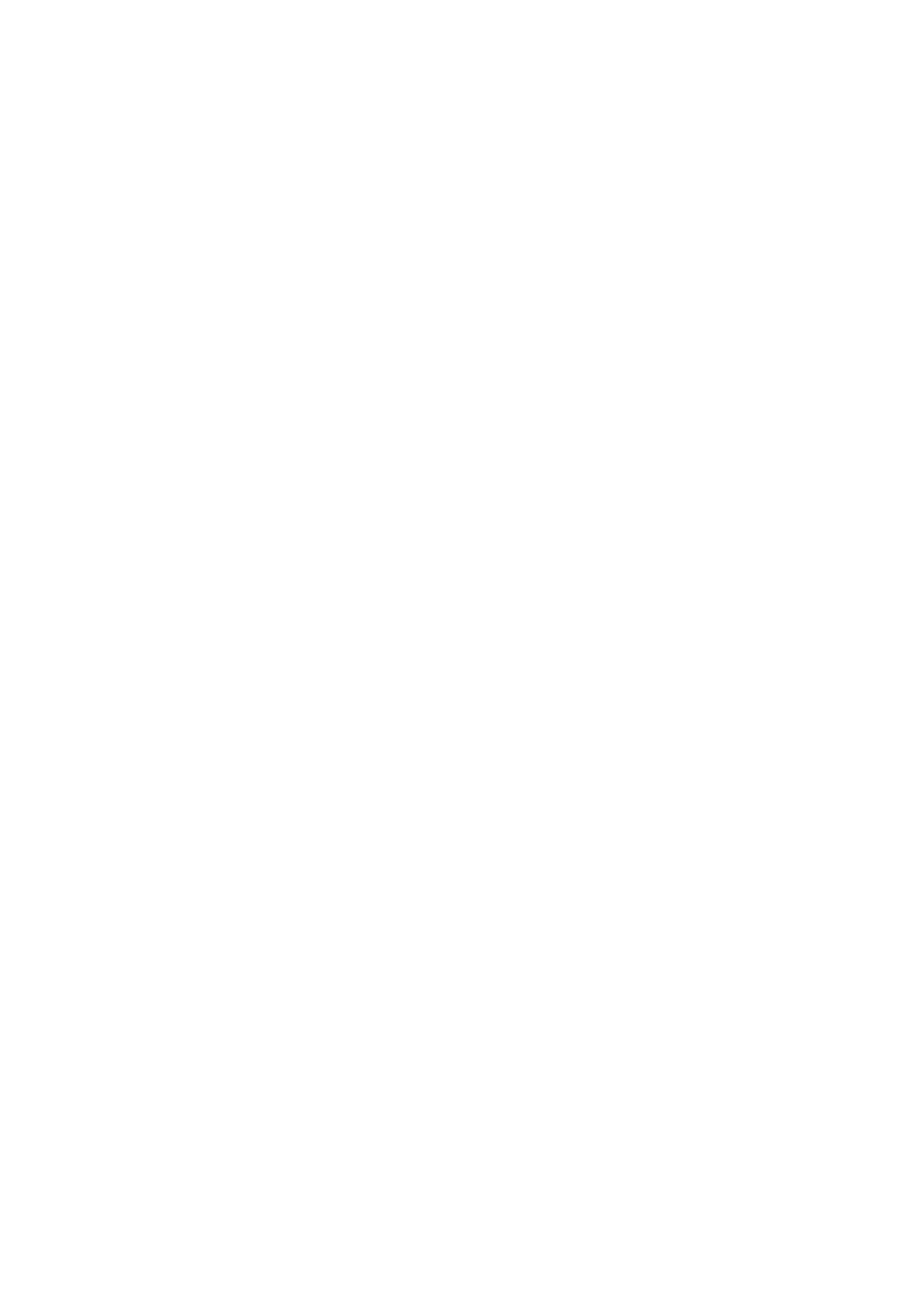#### **Certification marking**

Products that conform to Uganda standards may be marked with Uganda National Bureau of Standards (UNBS) Certification Mark shown in the figure below.

The use of the UNBS Certification Mark is governed by the Standards Act, and the Regulations made thereunder. This mark can be used only by those licensed under the certification mark scheme operated by the Uganda National Bureau of Standards and in conjunction with the relevant Uganda Standard. The presence of this mark on a product or in relation to a product is an assurance that the goods comply with the requirements of that standard under a system of supervision, control and testing in accordance with the certification mark scheme of the Uganda National Bureau of Standards. UNBS marked products are continually checked by UNBS for conformity to that standard.

Further particulars of the terms and conditions of licensing may be obtained from the Director, Uganda National Bureau of Standards.